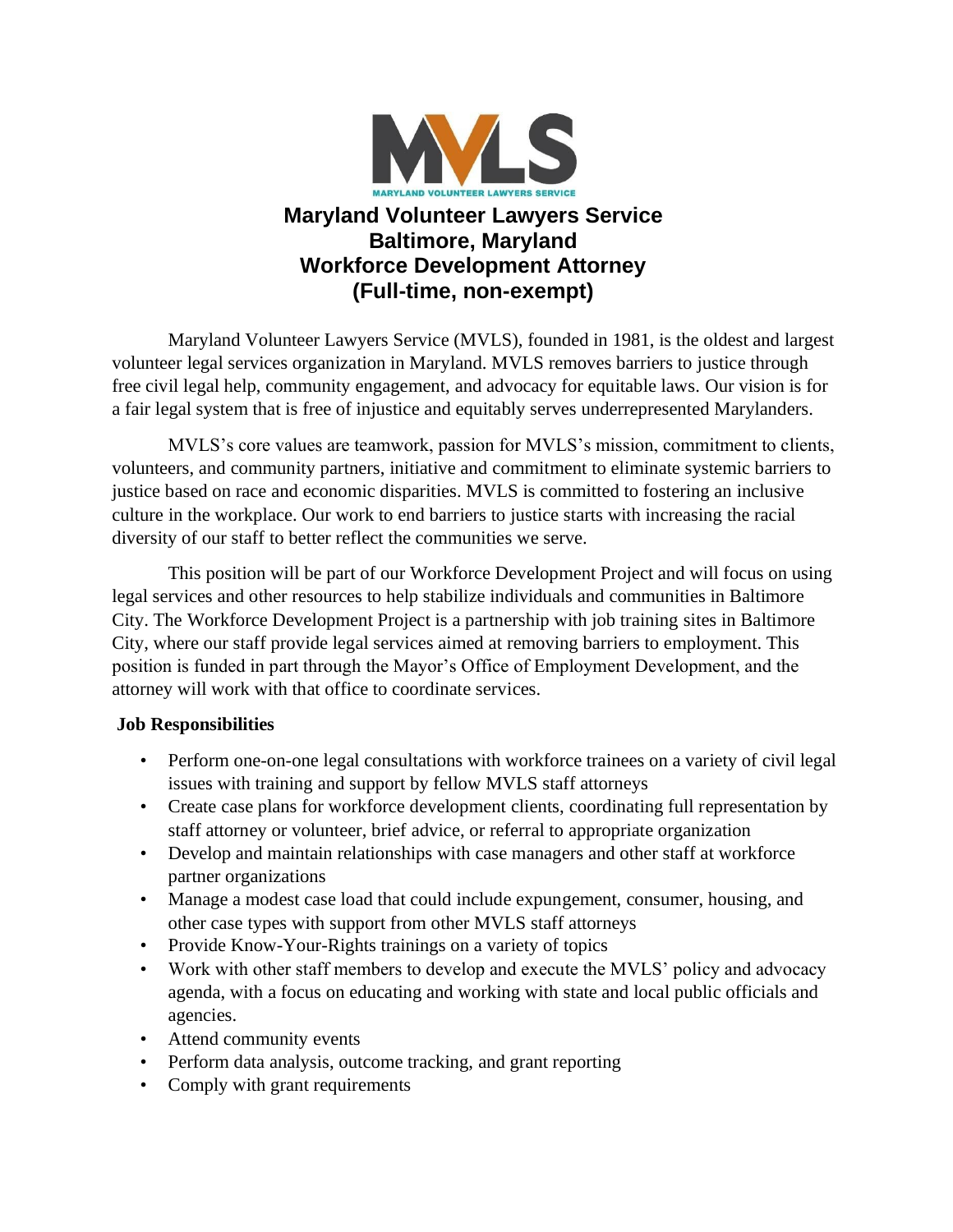### **Job Skills and Requirements**

- Excellent written and oral communication
- Ability to confidently communicate with diverse audiences
- Demonstrated networking and relationship management skills
- Be a team player who is able to work with staff, volunteers, and community partners
- Strong planning, critical thinking, and problem-solving skills
- Be self-motivated and self-directed
- Ability to manage multiple tasks, projects, and priorities
- J.D. from an accredited law school
- Admission to the Maryland Bar and in good standing
- Experience with nonprofits or legal services is a strong plus
- Demonstrated commitment through work experience, lived experience, or volunteer experience to communities, such as: Children, Domestic workers, Economically disadvantaged people, Immigrants and refugees, Incarcerated and formerly incarcerated people, LGBTQ people, People of color, People with disabilities, People with HIV/AIDS, Sex workers, Victims of crime and abuse, and Women and girls.

### **Compensation**

This is an exempt, salaried position. The salary is commensurate with experience - \$52,000 - \$60,000, and comes with excellent benefits including: 3 health insurance plans to choose from (MVLS fully covers the monthly premium for 2 of them), dental and vision insurance, a flexible spending plan to reimburse employees with pre-tax dollars for out of pocket medical expenses, group life insurance, accidental death and dismemberment insurance, short and long term disability coverage, a 403(b) retirement plan with a 2% match and the possibility of an additional contribution from MVLS, a monthly commuter stipend equal to the value of an MTA pass, 20 vacation days, 2 personal days,10 sick days and 14 paid holidays per year.

### **Job Location**

This position is currently partially remote and partially in office due to the Covid-19 pandemic. When MVLS determines that conditions permit employees to return to the office full time, this will be an in-office position.

### **How to Apply**

Please email cover letter, resume, writing sample (no more than 5 pages) and three professional references to  $mvls@mvlslaw.org$  with the subject line "Workforce Development" Staff Attorney" Applicants are encouraged to address the core values stated at the top of this job posting in their cover letters.

Submissions should be received within 4 weeks from when the application is posted.

Incomplete applications will not be reviewed

No telephone calls, please.